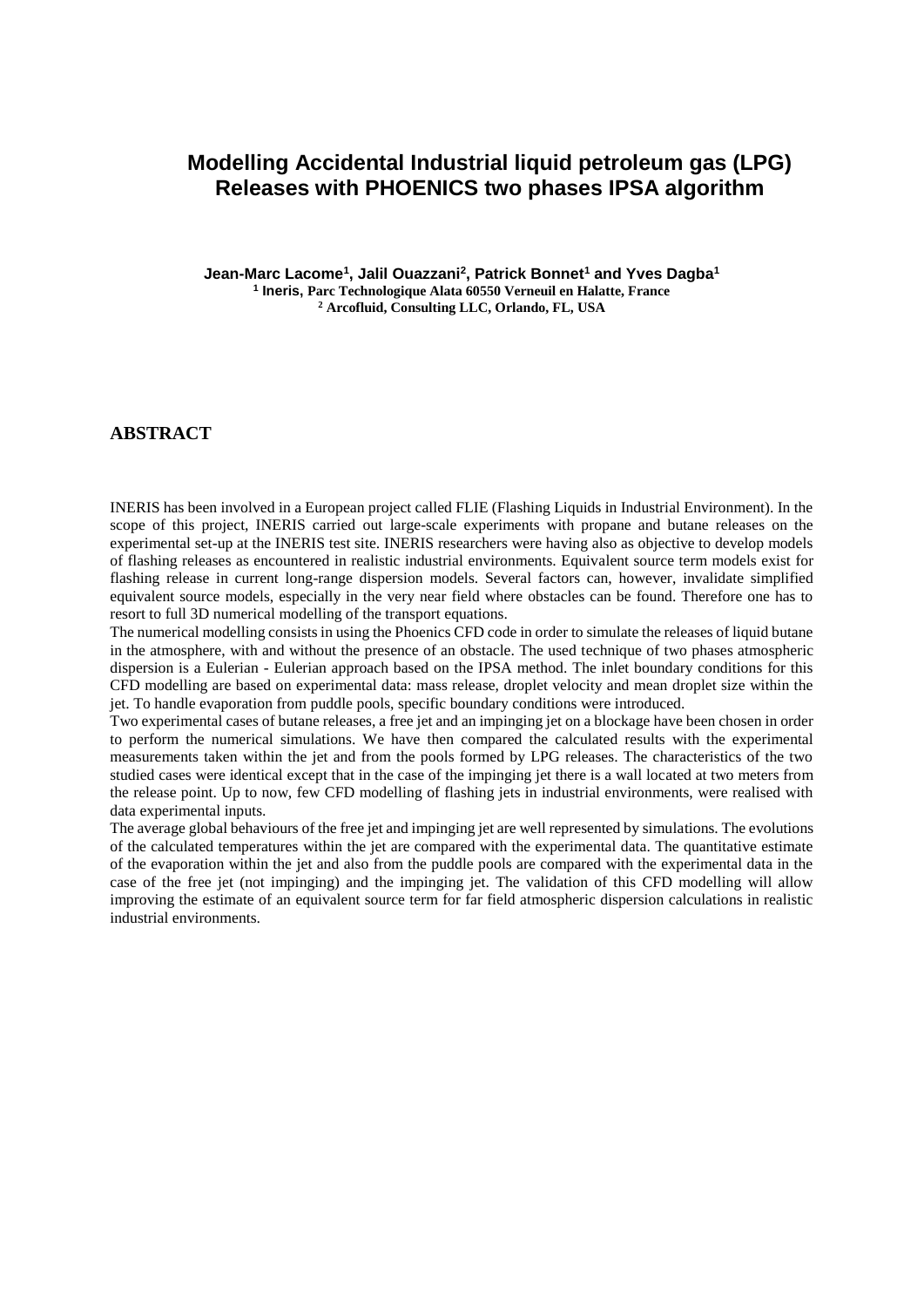## **1. INTRODUCTION**

INERIS has started a research program to understand and develop in-house the theoretical and experimental approaches in LPG problems. One of the task was to customize the Phoenics software to be used within the framework of problem of industrial risks concerning the leakages of pollutant or dangerous gas in the form of droplets (evaporating then in the ambient air), and of vapour possibly. Based on an experimental model developed at INERIS on a controlled leakage in ambient air, a theoretical and numerical approach using the Phoenics code has been overtaken, where for the numerical aspect ArcoFluid has been involved. Two techniques available in Phoenics were used to treat this kind of problems, the IPSA (1) technique which is an Eulerian approach and the GENTRA (2) technique which is a Lagrangian approach. In these two methods, the exchanges of mass, moment and energy are considered. The IPSA algorithm uses a continuous formulation of the equations for the two phases in such way that gases and particles are treated as mediums which interpenetrate.

In the Lagrangian approach, the movement and the transport of samples representative of discrete particles are followed in the field of the flow by using a set of ordinary differential equations coupled to the partial differential equations of the transport equations of the carrier fluid solved through an Eulerian method.

Even if in this paper both methods have been used, we will focus only on the IPSA algorithm used to setup the physical problem under consideration which is described below.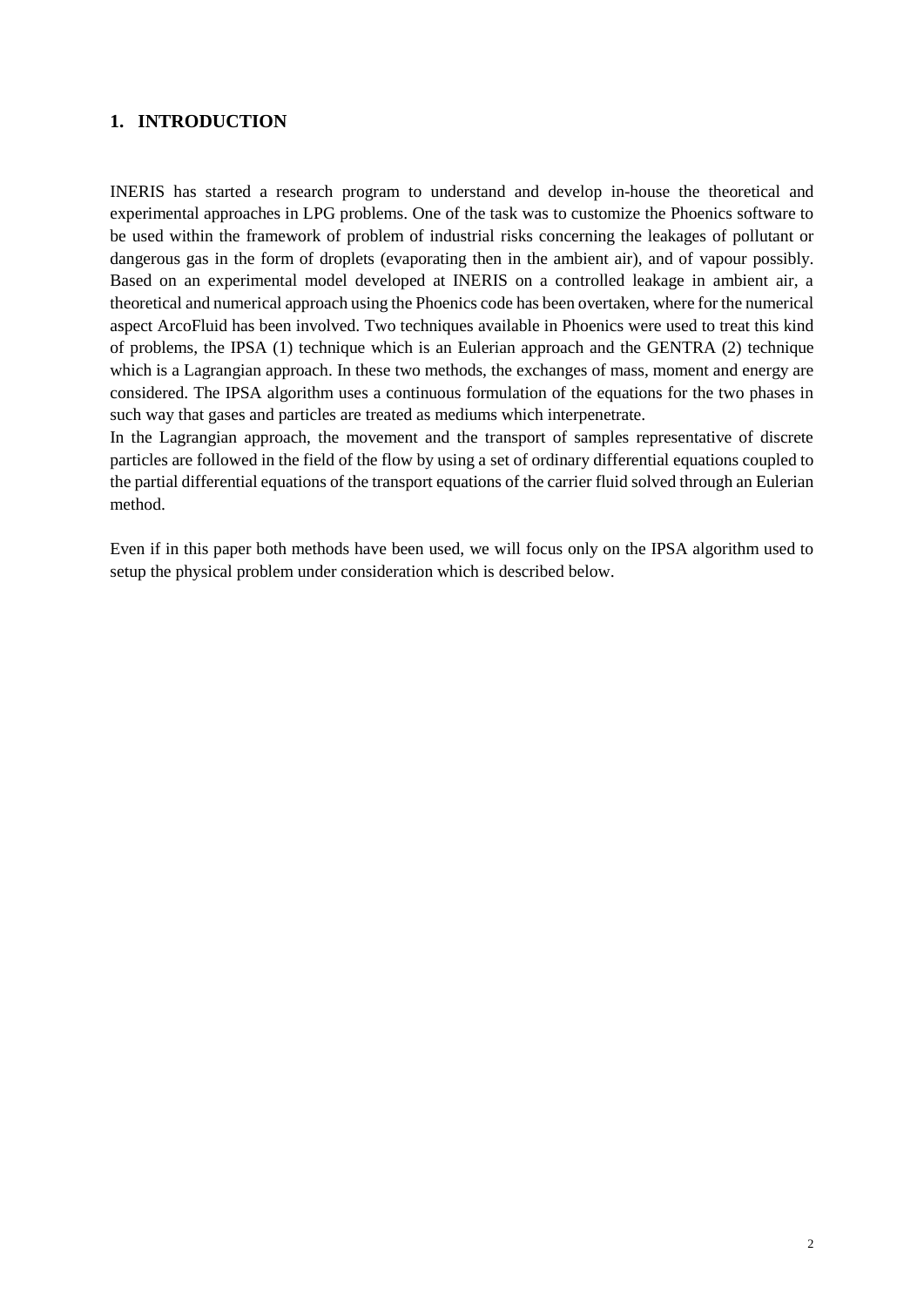## **2. DESCRIPTION OF THE PROBLEM**

The experiments which have been done at INERIS consisted of sending a jet of liquid butane or propane in the atmosphere. The jet is coming out from a standing stud with a circular hole. The stud is connected to an external reservoir of Butane or propane, and is located under a cabin with no lateral walls and a removable frontal wall. The experiments can be performed with (impinging jet) or without the front wall (free jet). In order to collect temperature data's, several thermistors are placed all around the stud and it's vicinity, faraway and also behind. A fast recording camera is placed in such a manner that one can visualise the aerosol movement.

We have therefore treated numerically with the IPSA algorithm two classes of cases. One class corresponds to the free jet and the other to the impinging jet. Furthermore we have introduced a source term in the equation's to be able to handle the evaporation from the surface.

In order to follow the size of the droplet we have used the shadow method included in the IPSA algorithm of Phoenics which consists of solving a third phase without mass transfer.



Fig 1 Surrounding of the experimental setup. Inside the cabin is vertical stud connected to the Butane (propane) tank from where a jet is coming to the ambient air. The blue wall is removed for the free jet case.

Two experimental cases of butane releases, a free jet and an impinging jet on a wall blockage have been chosen in order to perform the numerical simulations. We have then compared the calculated results with the experimental measurements taken within the jet and from the pools formed by LPG releases.

### **3. GENERAL EQUATIONS**

The presence of droplets and gas in each cell of control is represented in PHOENICS through local volume fractions r1 and r2. These two quantities obey the same differential equations that the other quantities and take part in all the differential equations:

For a gas mixture of air-butane :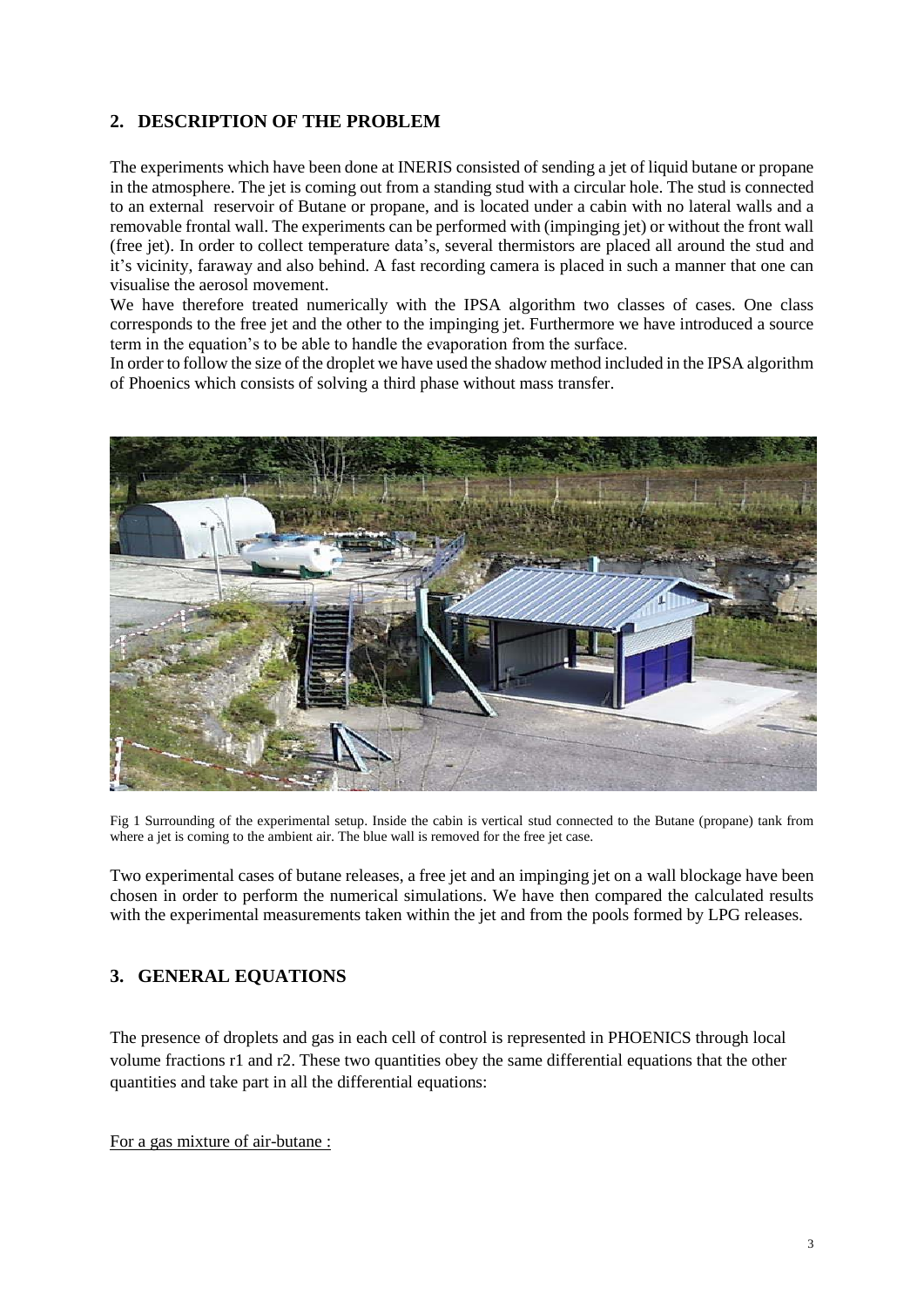$$
\frac{\partial \rho_1 r_1}{\partial t} + \operatorname{div}(\rho_1 r_1 \vec{V}_1) = m_p \tag{1}
$$

$$
\frac{\partial \rho_1 r_1 \vec{V}_1}{\partial t} + \operatorname{div}(\rho_1 r_1 \vec{V}_1 \vec{V}_1) = -r_1 \operatorname{grad}(P_1) + \operatorname{div}(\Gamma_{\vec{v}_1} r_1 \nabla \vec{V}_1) + r_1 \rho_1 \vec{g} + \vec{S}_{ip} \tag{2}
$$

$$
\frac{\partial \rho_1 r_1 H_1}{\partial t} + \operatorname{div}(\rho_1 r_1 \vec{V}_1 H_1) = \operatorname{div}(\Gamma_{H_1} r_1 \nabla H_1) + S_{H_1} + H_{ip1} \tag{3}
$$

$$
\frac{\partial \rho_1 r_1 W_1}{\partial t} + \frac{div(\rho_1 r_1 \vec{V}_1 W_1)}{dt} = \frac{div(\Gamma_{W_1} r_1 \nabla W_1)}{H_1} + m_p \tag{4}
$$

For butane droplets:

$$
\frac{\partial \rho_2 r_2}{\partial t} + \operatorname{div} (\rho_2 r_2 \vec{V}_2) = -m_p \tag{5}
$$

$$
\frac{\partial \rho_2 r_2 \vec{V}_2}{\partial t} + \operatorname{div} (\rho_2 r_2 \vec{V}_2 \vec{V}_2) = -r_2 \operatorname{grad}(P_1) + \operatorname{div} (\Gamma_{\vec{V}_2} r_2 \nabla \vec{V}_2) + r_2 \rho_2 \vec{g} - \vec{S}_{ip}
$$
(6)

$$
\frac{\partial \rho_2 r_2 H_2}{\partial t} + \operatorname{div} \left( \rho_2 r_2 \vec{V}_2 H_2 \right) = \operatorname{div} \left( \Gamma_{H_2} r_2 \nabla H_2 \right) + S_{H_2} + H_{ip2} \tag{7}
$$

These equations are similar to the monophasic equations except for the introduction of the volume fractions  $r_1$  and  $r_2$ , and of the sources terms related to inter phase exchange which are m<sub>p</sub> (mass exchanged between the liquid and the gas-vapour mixture),  $S_{ip}$  source of inter phase transfer of momentum,  $H_{ip}$  source of inter phase transfer of energy (1-6). The  $\Gamma_i$  are the laminar and turbulent coefficients of diffusion for each variable. Indices 1 and 2 represent phase 1 and phase 2. With these equations, one can associate the model of turbulence of his choice. (In general, the model  $K - \varepsilon$  is the selected model, and it was the choice in this work). For  $r_1$  and  $r_2$ , they must obey the following constitutive relation:

$$
\mathbf{r}_1 + \mathbf{r}_2 = 1 \tag{8}
$$

Some authors (4,5) recommend that with the small diameters of the butane droplets, one can suppose that a fast balance towards saturation is done in such way that it is not necessary to solve equation (7) but instead to take saturation temperature relations. That is not the case here, and equation (7) is solved. The transfer of heat between the droplets and the air mixture - vapour is modelled in this case by a heat flow (per unit of volume):

$$
q_{\text{avp}} = -h \cdot (T_{\text{gaz}} - T_{\text{gout}}) \cdot \frac{6r_2}{d}
$$
 (9)

With the coefficient h given by the correlation of Frossling :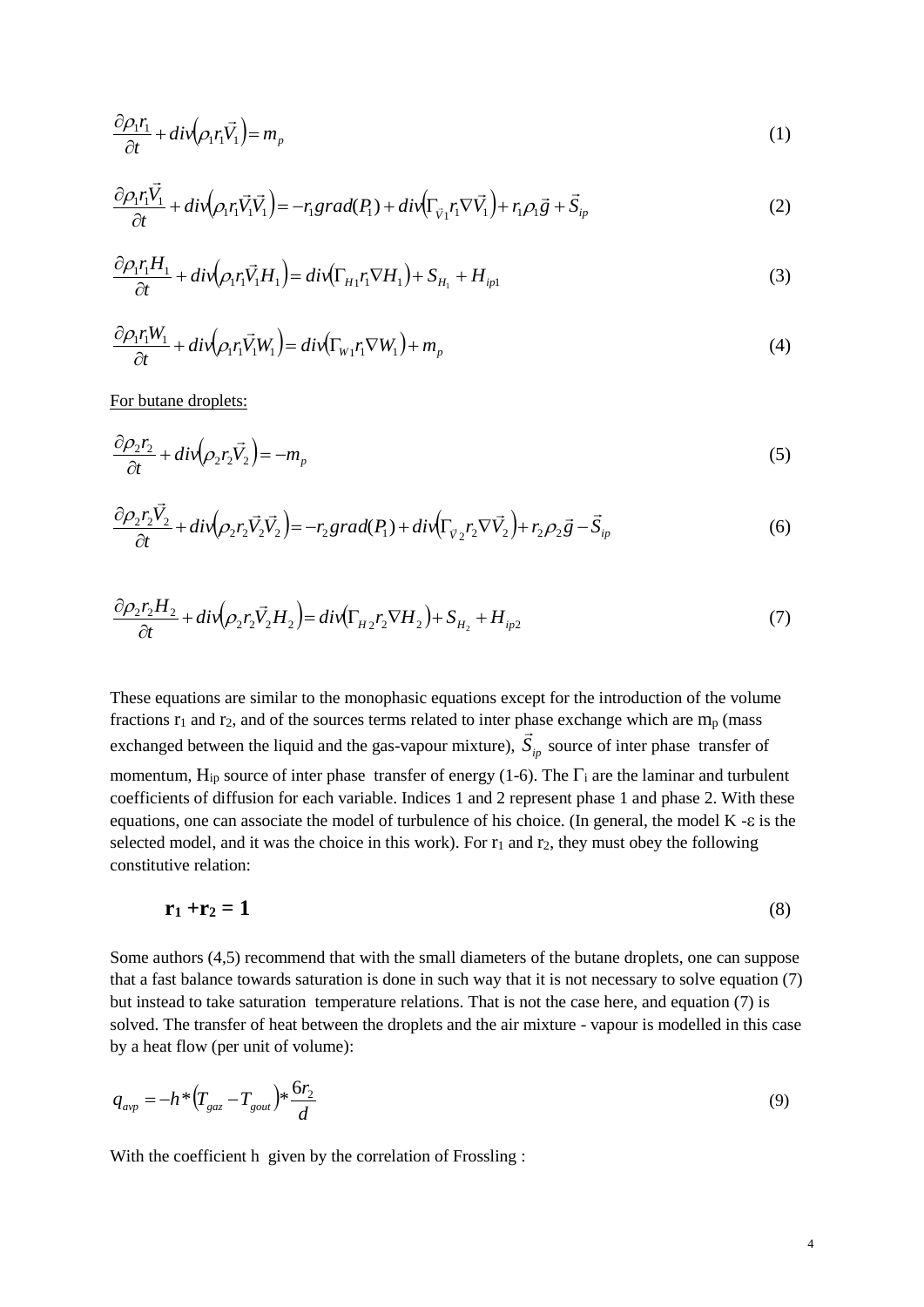$$
h = \lambda m^* \frac{\left(2.0 + 0.75^* \text{Re}^{\frac{1}{2}} \text{Pr}^{\frac{1}{3}}\right)}{d}
$$
\n
$$
\lambda_m \text{ thermo conductivity of binary mixture air-vapour}
$$
\n
$$
\text{Re} \text{Reynolds number based on slip inter phase velocity}
$$
\n(10)

| Pr               | Prandtl number based on the properties of the mixture |
|------------------|-------------------------------------------------------|
| $\mathbf{D}$     | Droplets diameter                                     |
| $T_{\text{out}}$ | Droplets temperature                                  |
| $T_{\text{gas}}$ | Mixture temperature                                   |
|                  |                                                       |

The term of source of mass  $m_p$  (kg/m<sup>3</sup>/s) which results from it, is:

$$
m_p = h^* (T_{\text{gaz}} - T_{\text{sup}})^* \frac{6r_2}{d} + \frac{1}{L_p}
$$
 (11)

L<sup>p</sup> Latent heat of vaporization Tsatp vapour saturation temperature

which enables us to define  $H_{ip1}$ :

$$
H_{ip1} = \left[ h^* \frac{6r_2}{d^* C p_m} + \max(0, m_p) \right] * \left( C p_m^* T_{gout} - H_1 \right) \tag{12}
$$

Cp<sup>m</sup> Mixture Specific heat

And, also  $H_{ip2}$ :

$$
H_{ip2} = \left[ h^* \frac{6r_2}{d^* C p_{liq}} \right] * \left( C p_{liq}^* T_{gaz} - H_2 \right) \tag{13}
$$

Cpliq Droplets specific heat

With regard to the source term of interfacial transfer of momentum *Sip*  $\rightarrow$ :

It is calculated automatically by PHOENICS by taking the option "dispersed fluid drag models". This option corresponds to CFIPS=GRND7 and is equivalent to:

$$
\vec{S}_{ip} = C_D * r_2 * \rho_1 * |\vec{V}_1 - \vec{V}_2| * \frac{(\vec{V}_1 - \vec{V}_2)}{d}
$$
\n(14)

With the coefficient CD calculated as follow:

$$
CD = \left[\frac{24}{\text{Re}}\right] \left(1 + 0.15 \times \text{Re}^{0.687}\right) + \left[\frac{0.42}{1.0 + 4.25 \times 10^4 \text{Re}^{-1.16}}\right]
$$

Besides the source *Sip*  $\rightarrow$ , the other sources are calculated by the user after deactivating the default source terms of Phoenics.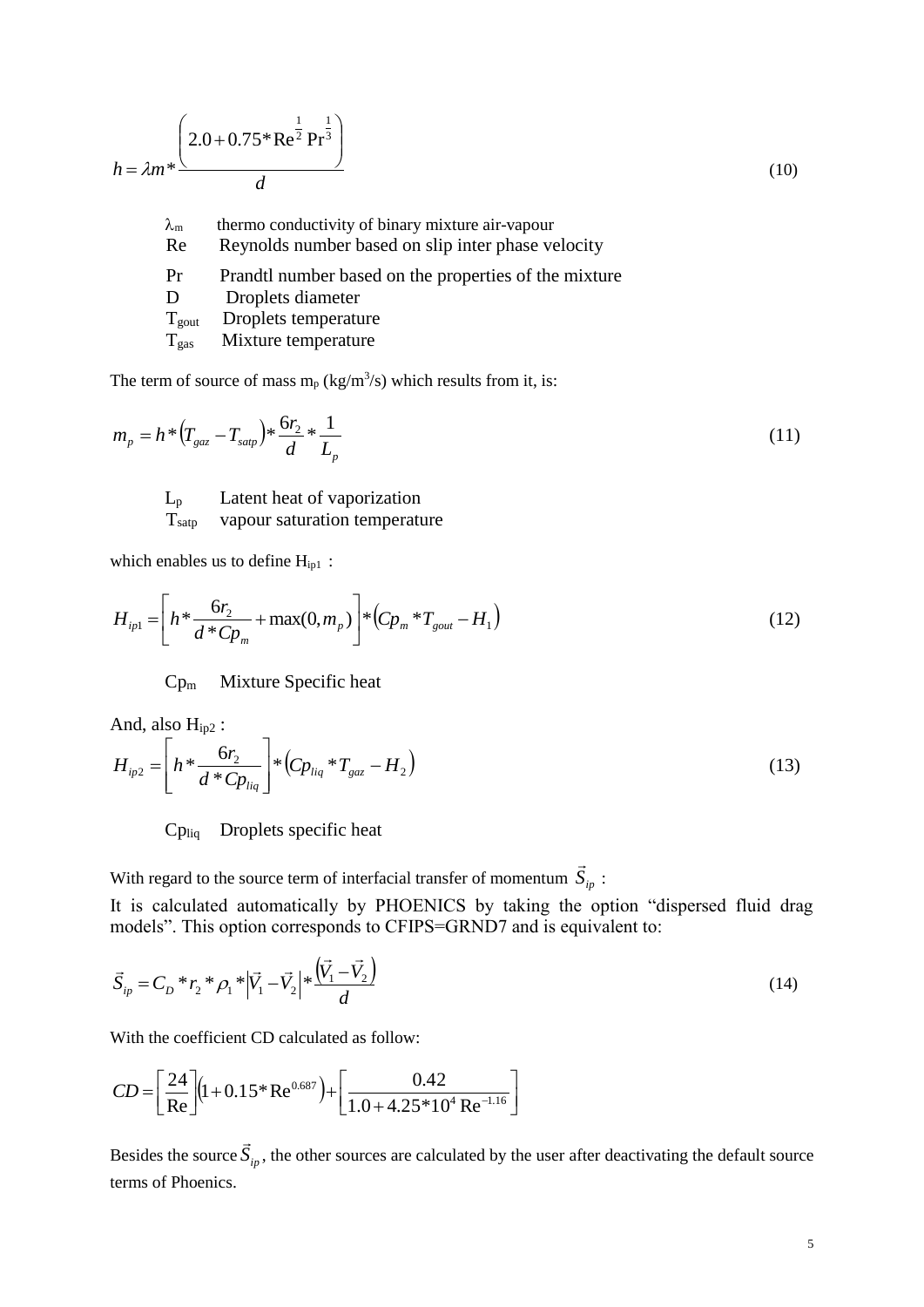To be able to take into account the change of size of the droplets due to evaporation, one associates with these equations an additional equation for the quantity  $r<sub>S</sub>$ , the shadow volume fraction of phase 2. This equation is the same one as for  $r_2$  (eq. 5) except that it does not have a source term of mass transfer. Once obtained  $r_2$  and  $r_5$ , one can deduce the new size of the droplets from:

$$
\frac{d}{d_0} = \left(\frac{r_2}{r_s}\right)^{\frac{1}{3}}\tag{15}
$$

Where  $d_0$  is the initial diameter. This change is then reflected on the interphases laws.

#### **4. LAWS FOR THE GAS-VAPOUR MIXTURE**

To take into account the air - vapour mixture (that it is in IPSA or GENTRA), one has to calculate the physical properties of the mixture which will be mainly useful for laminar regions. We do these calculations in ground.for by using the following mixture laws:

Dynamic viscosity:

$$
\mu_m = \sum_{i=1}^n \frac{x_i \mu_i}{\sum_{j=1}^n x_j \phi_{ij}} \tag{16}
$$

$$
\phi_{ij} = \frac{1}{\sqrt{8}} \left( 1 + \frac{M_i}{M_j} \right)^{-\frac{1}{2}} \left[ 1 + \left( \frac{\mu_i}{\mu_j} \right)^{\frac{1}{2}} \left( \frac{M_j}{M_i} \right)^{\frac{1}{4}} \right]^2
$$
\n(17)

This formula gives us  $\mu_m$  in gcm<sup>-1</sup>s<sup>-1</sup>.

Thermal conductivity:

$$
\lambda_m = \sum_{i=1}^n \frac{x_i \lambda_i}{\sum_{j=1}^n x_j \phi_{ij}} \tag{18}
$$

This formula gives us  $\lambda_m$  in cal cm<sup>-1</sup> s<sup>-1</sup> K<sup>-1</sup>.

Specific heat:

$$
C p_m = \sum_{i=1}^n W_i C p_i \tag{19}
$$

With the molar fraction  $x_i$  obtained from the calculated mass fractions  $W_i$ :

$$
x_i = \frac{\frac{W_i}{M_i}}{\sum_{j=1}^n \frac{W_j}{M_j}}
$$
(20)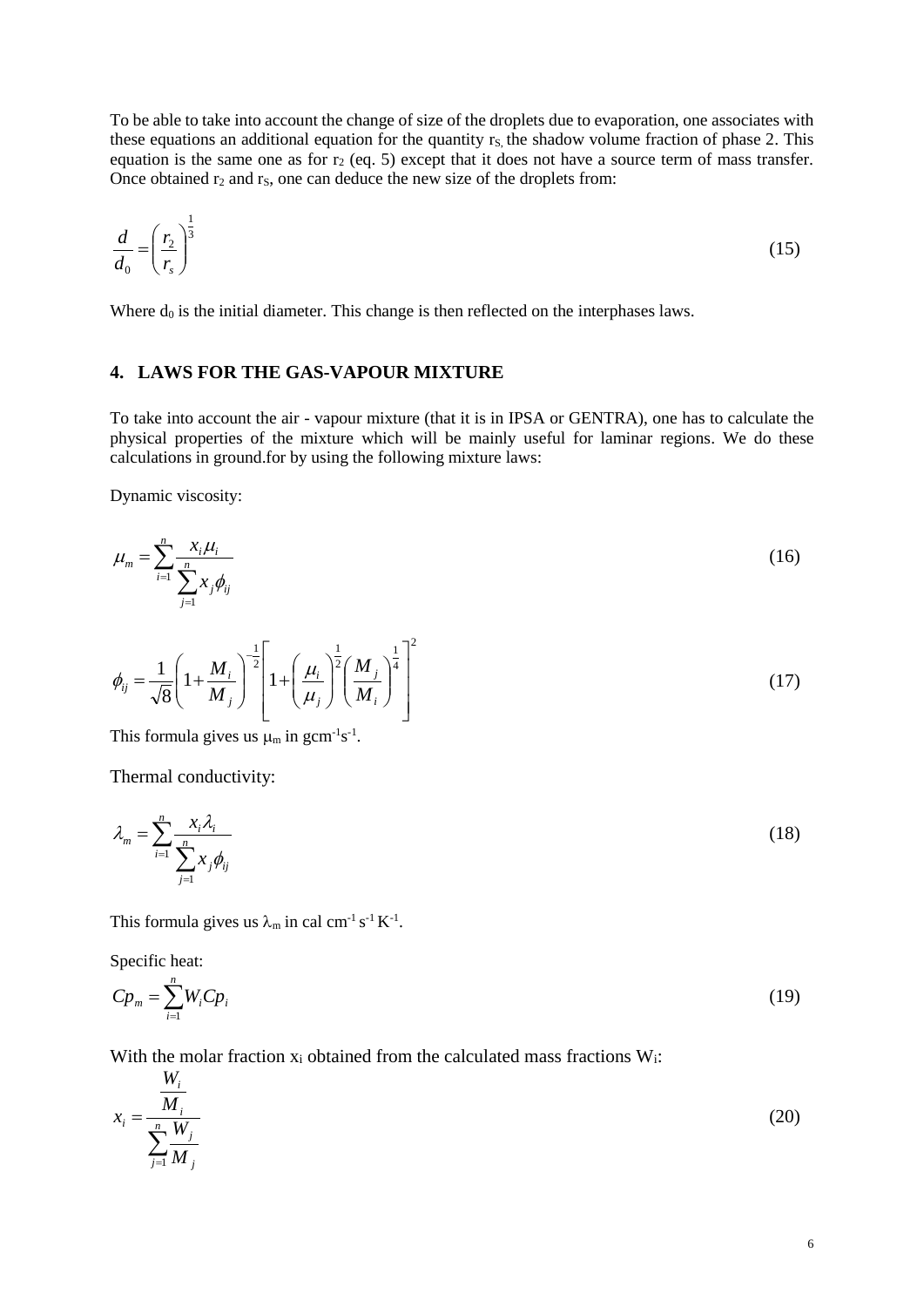Binary diffusion coefficient (obtained from critical values of each component):

$$
D_{AB} = a \left( \frac{T}{\sqrt{T_{CA} T_{CB}}} \right)^{b} * \frac{(P_{CA} P_{CB})^{\frac{1}{2}}}{P} * (T_{CA} T_{CB})^{\frac{5}{12}} * \left( \frac{1}{M_A} + \frac{1}{M_B} \right)^{\frac{1}{2}}
$$
(21)

 $a = 2.74510^{-4}$ b=1.823  $D_{AB}$  (cm<sup>2</sup>/s), T(K), P(atm).

#### **5. BOUNDARY CONDITIONS**

For all the cases, the external field will be considered has having a log type profile. This profile is written like:

$$
U = \frac{U_*}{k} \log \left( \frac{z}{z0} \right) \tag{22}
$$

 $k=0.4$ ,  $z_0 = h_s/10$  m,  $h_s = 210^{-2}$  m.

A 45 ° angle wind is entering the domain by faces "LOW" and "WEST" with an amplitude of 0.7m/s and an average temperature of 15°C. Faces "HIGH" and "EAST" of the field are considered as exits. The total size of the field is 18m X 6m X 18m in X, Y and Z respectively, Y represents the vertical variation, X the side variation and Z the axial variation according to the direction of the jet.

The solid stud of size  $(0.2 \text{ m X } 1.5 \text{ m X } 0.2 \text{ m})$  is positioned in the field with the position  $x = 4.4 \text{ m}$ , y=0m and  $z=3.8m$ .

This stud is surrounded by top, back and front walls of  $9m<sup>2</sup>$  each one. In the case of the impinging jet (Fig. 1), the front wall is removed..

A fluid flush butane in the form of droplets is coming out at a rate of 0.9kg/s from an opening of diameter 10mm located on the high face of the stud. The centre of the hole is at the following position  $(x=4.41m$ , y=1.25m and z=4m). The diameter of the droplets is  $10^{-04}$ m.

With these parameters, the incoming liquid jet enter the domain at a speed of 20m/s and a temperature of -45°C.

#### **6. SURFACE EVAPORATION TREATMENT**

Not being able to distinguish a distinct frontier between the puddle surface and the bulk, we have chosen to represent the evaporation from the surface of the puddle by considering a volumetric source approach which consists of calculating a surface evaporation from each cell which are below a specified height using the semi-empirical following relations: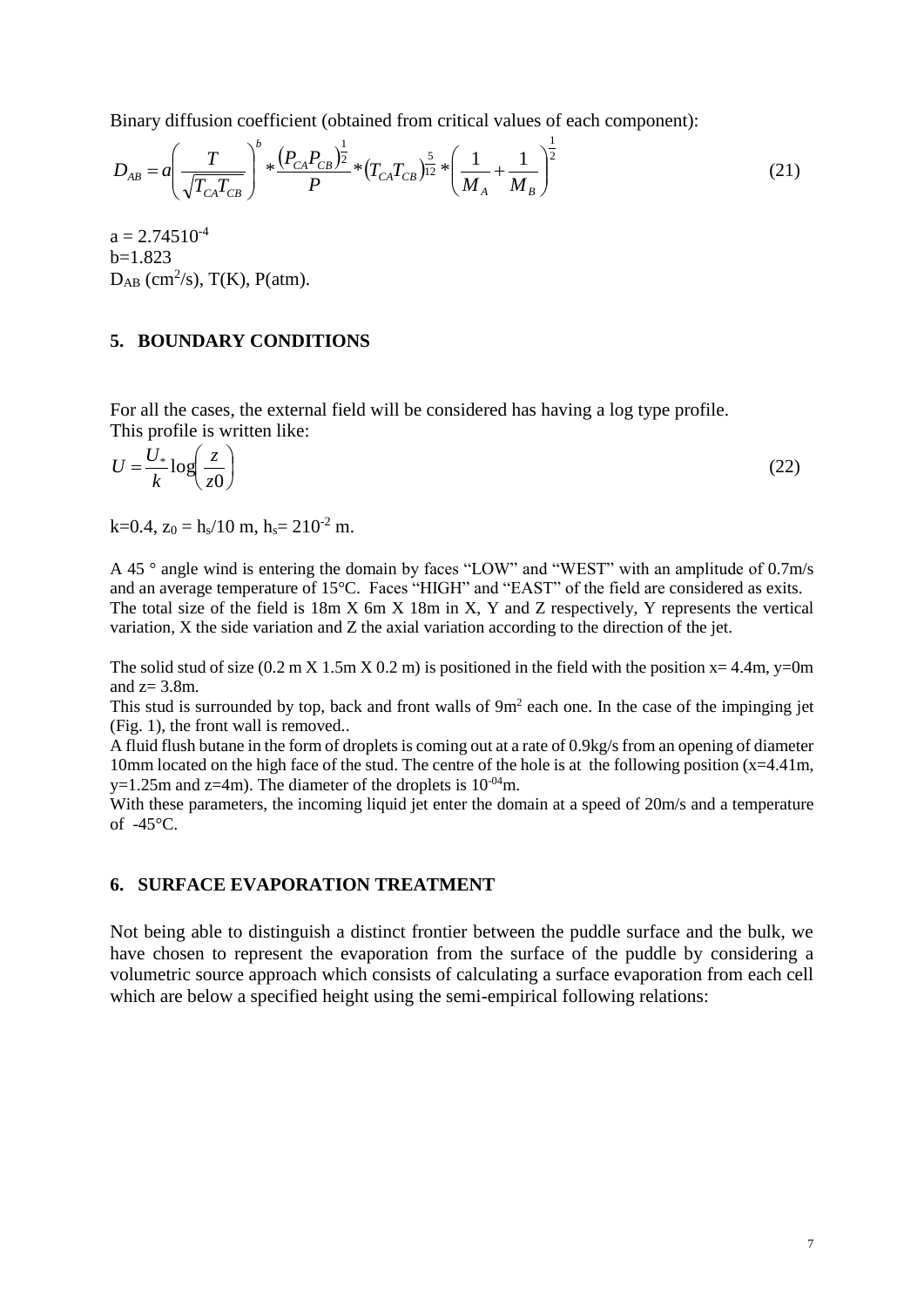$$
q_{v} = q_{v}^{n} * \frac{Vol}{\Delta l} * r_{2}
$$

$$
q^{"}_{v} = k_m * P_{\text{satv}} * \frac{M_v}{RT_{liq}}
$$
\n(23)

$$
k_m = C_{m\&m} * \overline{u} * (2*\Delta l)^{-0.11} * Sc^{-0.67}
$$

$$
C_{m\&m} = 0.004786
$$

$$
\overline{u} = \sqrt{u^2 + v^2}
$$

$$
\Delta l = \sqrt{dx^2 + dy^2 + dz^2}
$$

With

| A                 | Cell area $(dx * dz)$          |
|-------------------|--------------------------------|
| Sc                | Schmidt number                 |
| $P_{\text{satv}}$ | Saturated Vapour pressure      |
| $T_{liq}$         | Liquid temperature in the cell |
| Vol               | Cell volume $dx * dy * dz$     |

## **7. RESULTS**

In fig. 2, we have plotted the total evaporated mass versus time for both cases, the free jet case as well as the impinging one. The simulation was performed for a 120 s.

We have also plotted in the same figure the part du to the surface evaporation in both cases. We can see that the evaporation follow the same trend for both cases in quite linear manner but with a little bit more evaporation in the case of the impinging jet. This is mainly due to the fact that with the impact wall we have more turbulent dispersion and a larger surface of the broken jet in the ambient air.

Similarly the evaporation at the surface is higher for the impinging case but is much lower than the bulk evaporation.

The impinging jet generates an important return of the liquid towards the back of the field and disperses more the droplets in the vicinity of the impact. One can notices that there is a cooling of the air to the back of the stud in the case of the jet impinging at contrary of the free jet case.

The temperature were plotted in figure 3 and 4 at different locations in space designed per TH. These locations corresponds to the experimental locations of the experimental thermistors. The value and the behaviour of the temperature at these points is analogous to the experimental results. These comparisons will be made in a coming publication.

We can see from figure 6a and 6b which represents respectively, iso-surfaces and iso-contours of temperature in the case of the impinging jet how the jet is cooling in the back of the stud and around the frontal blocking wall. Whereas in the free jet of similar figures (7a and 7b), the cooling is mainly in the front surface away from the stud, with little influence in terms of temperature field on the back of the stud.

Fig 7a show the jet behaviour in the case of the free jet by the representation of the volume fraction of the liquid phase, and similarly by visualising the velocity module in the case of the impinging jet we have an image of the flow pattern as seen in fig 7b.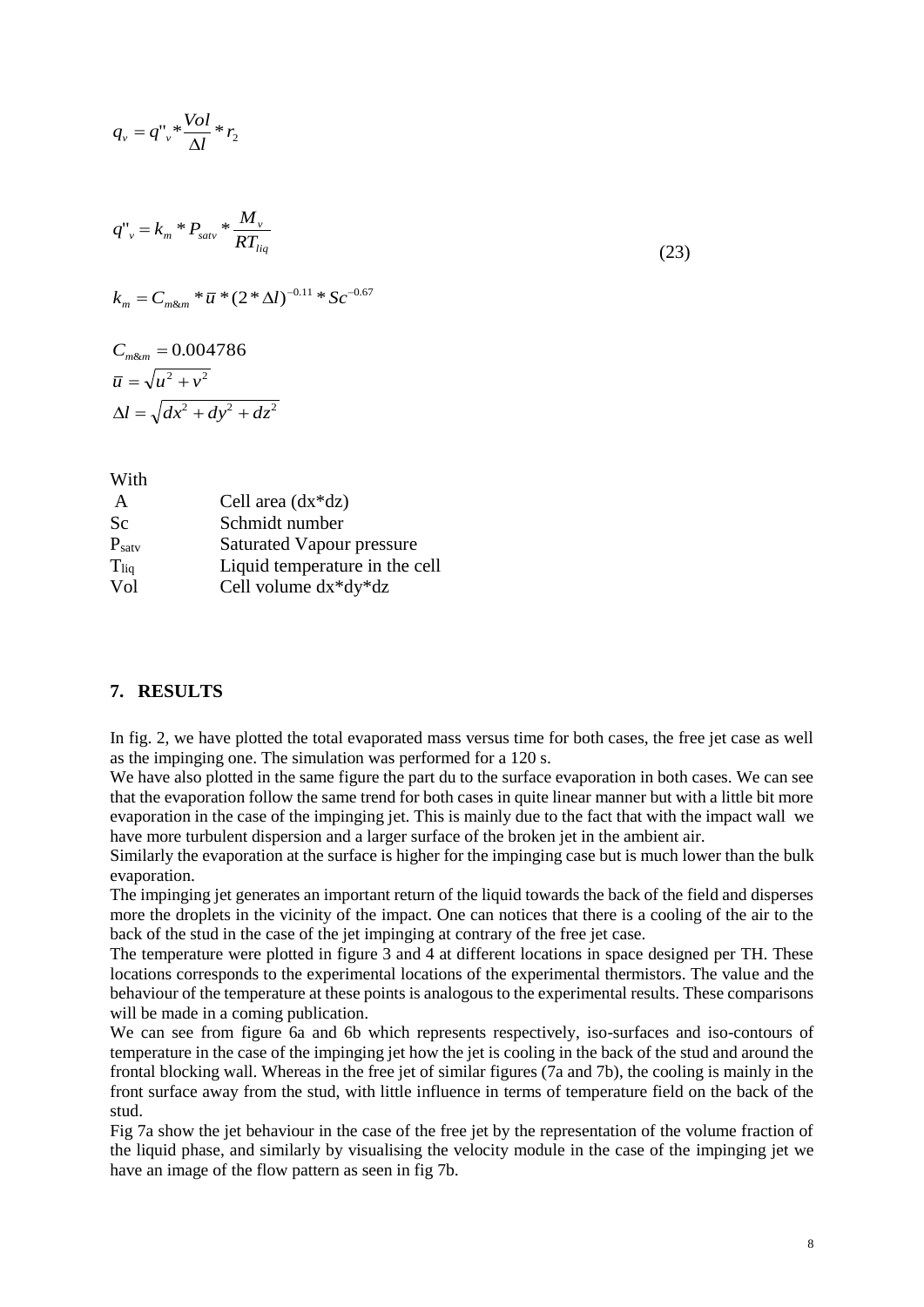## **8. CONCLUSION**

This work has permitted to demonstrate the ability of the Phoenics software to handle an LPG problem considering a binary mixture of air-butane and a liquid jet of butane.

The average global behaviours of the free jet and impinging jet are well represented by the simulations. The evolutions of the calculated temperatures within the jet are compared satisfactorily with the experimental data. The validation of this CFD modelling allow us improving the estimate of an equivalent source term for far field atmospheric dispersion calculations in realistic industrial environments. This work is still under investigation and will be developed further.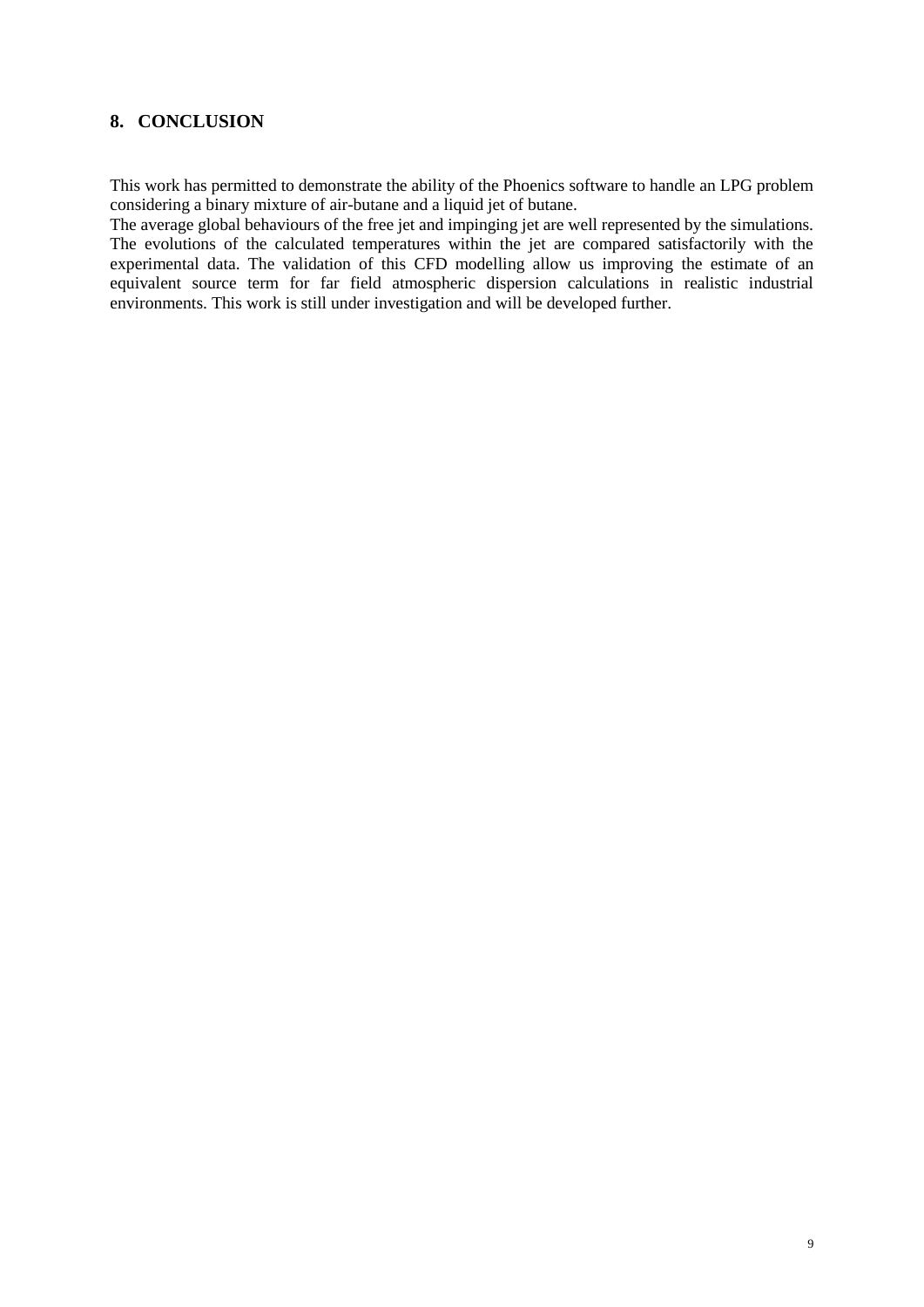

Figure 2: Comparison in the time of the total evaporated masses and surface in both cases of jet (impacting and free)



Figure 3: Followed by the change of the temperature in points gauges of the field in the case of the impacting jet, these points are as follows:

Position of the points TH (X, y, Z) compared to the source of emission of the liquified gas, these points are taken by considering the center of the opening of injection to the position (0,0,0):

TH1(0, 0.15, 0.47); TH2(0, 0.23, 0.98); TH3(0, 0.34, 1.92); TH7(0, 0, 0.47); TH8(0, 0, 0.98);

TH9(0, 0, 1.92); TH13(0, -0.12, 0.47); TH14(0, -0.21, 0.99); TH15(0, -0.32, 1.92)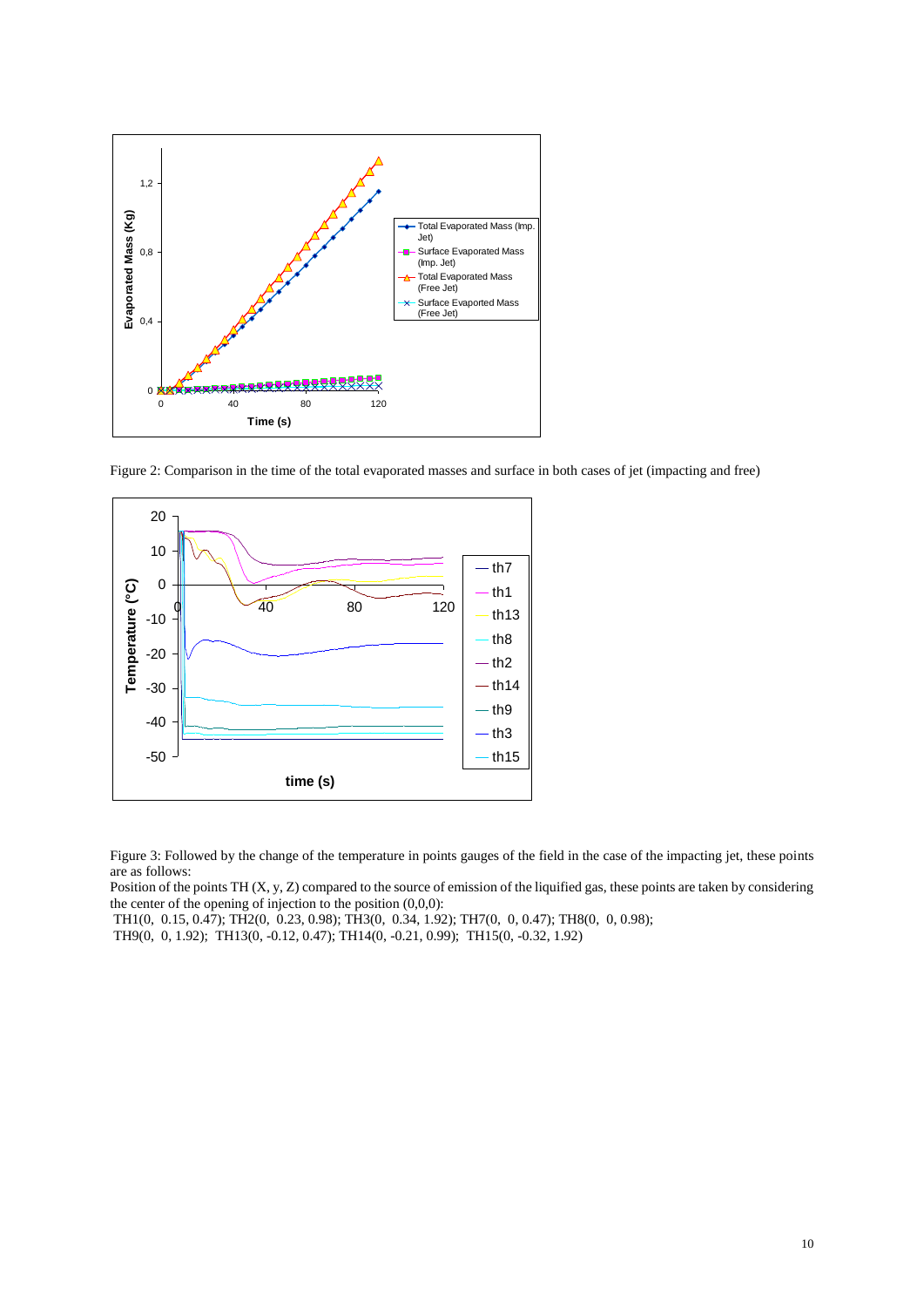

Figure 4: Follow-up of the change of the temperature in points gauges of the field in the case of the free jet (definition of the identical points that in figure 2).



Figure 5a: Iso surfaces (271.19K) average temperature of cell with 120s in the case of the impacting jet, Figure 5b: Iso contours of the temperature in a plan passing by the medium of the opening of the free jet at time 120s.



Figure 6a: Iso surfaces (271.19K) average temperature of cell with 120s in the case of the free jet, Figure 6b: Iso contours of the temperature in a plan passing by the medium of the opening of the jet impacting at time 120s.